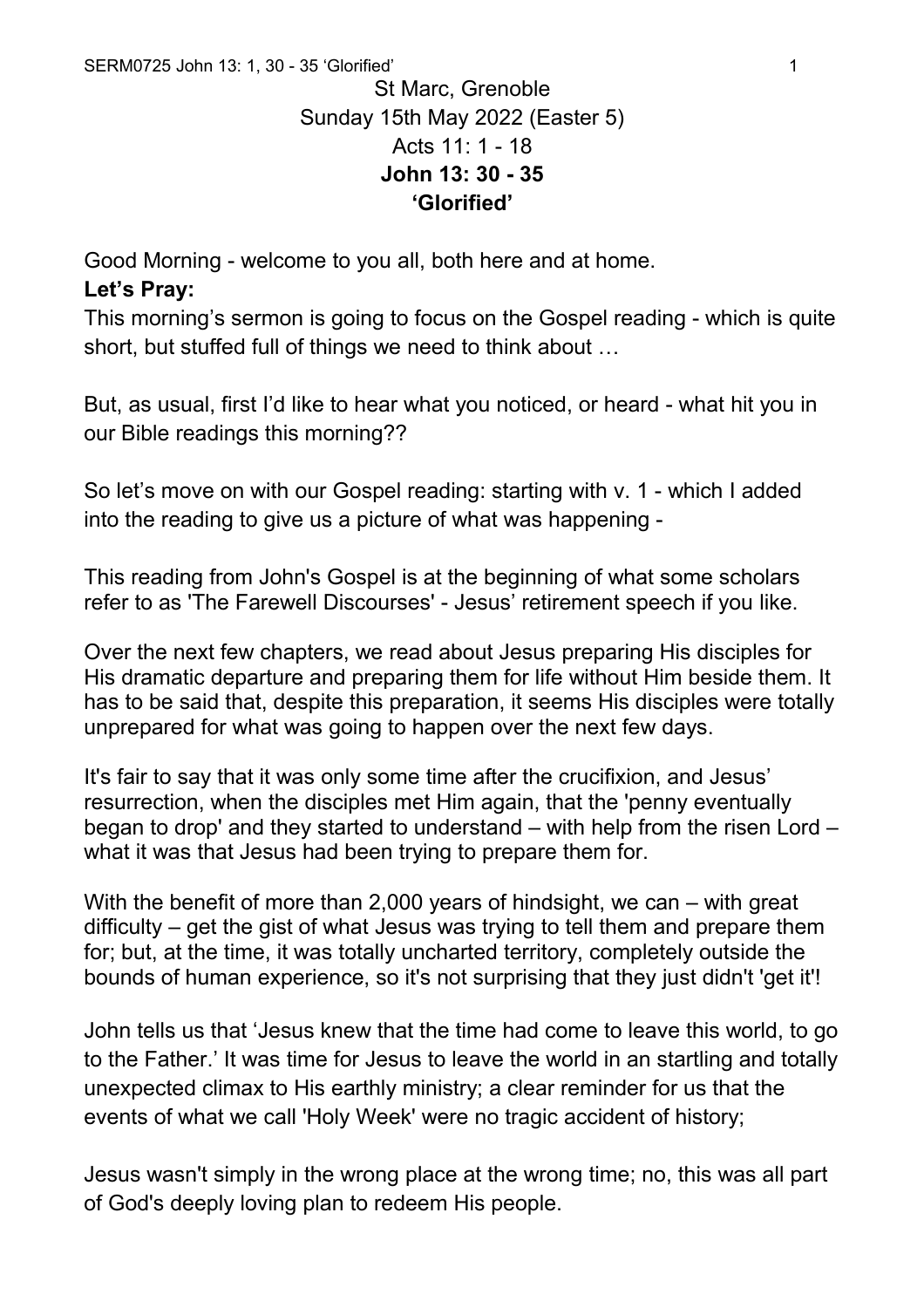To add more depth to the picture John also explains 'It was before the Passover'. When John mentions a Jewish Festival, he's showing us how Jesus applies its meaning to himself; Jesus is, simply, the real 'Passover Lamb' whose sacrifice is sufficient to redeem his people.

John continues, telling us 'it was supper time' … Interesting isn't it? The story of the most life changing event in history is preceded by a vivid story of intimate family fellowship meal and love. John has already reminded us: Jesus had always loved his own people in the world; and now he loved them right through to the end.

During our twenty years or so of ministry, Julia and I have moved around a lot - (and this job is no exception) - it's always hard saying goodbye to friends we've come to know over recent years. But, this is the 21C, we can keep in contact easily; travel is relatively easy too by - trains and boats and planes.

But, spare a thought for Jesus' disciples, called from their homes, their occupations and their normal lives by Jesus, and taking a massive 'leap of faith' to follow Him and become 'fishers of men'.

These were ordinary working folk – yet Jesus taught them practical theology and dynamic evangelism - which was totally unconventional - for the time.

These disparate working men followed Jesus, as their Rabbi, through thick and thin, day and night for about three years. As well as being followers, they became His close friends – closer than family. In reality, they devoted their entire lives to following and working with Him.

Now, He was telling them that he was going to leave them; that was hard for them to understand. Even harder was what he was trying to tell them about how and why He was leaving.

He also told them: 'I am only with you for a little while longer. You'll look for me; but, where I am going you cannot come – at least not for the time being.' Was he about to desert them?? He seemed to be speaking in riddles. What were they to make of all this peculiar talk, behind closed doors??

When Judas sidled out of the door, still with his piece of bread in his hand, Jesus made a comment about the Son of Man being glorified; and God being Glorified in Him … what was that all about??

Of course, they hadn't yet experienced the horror of the crucifixion; or the outstanding glory of the resurrection.

We have the benefit of hindsight. We know what followed.